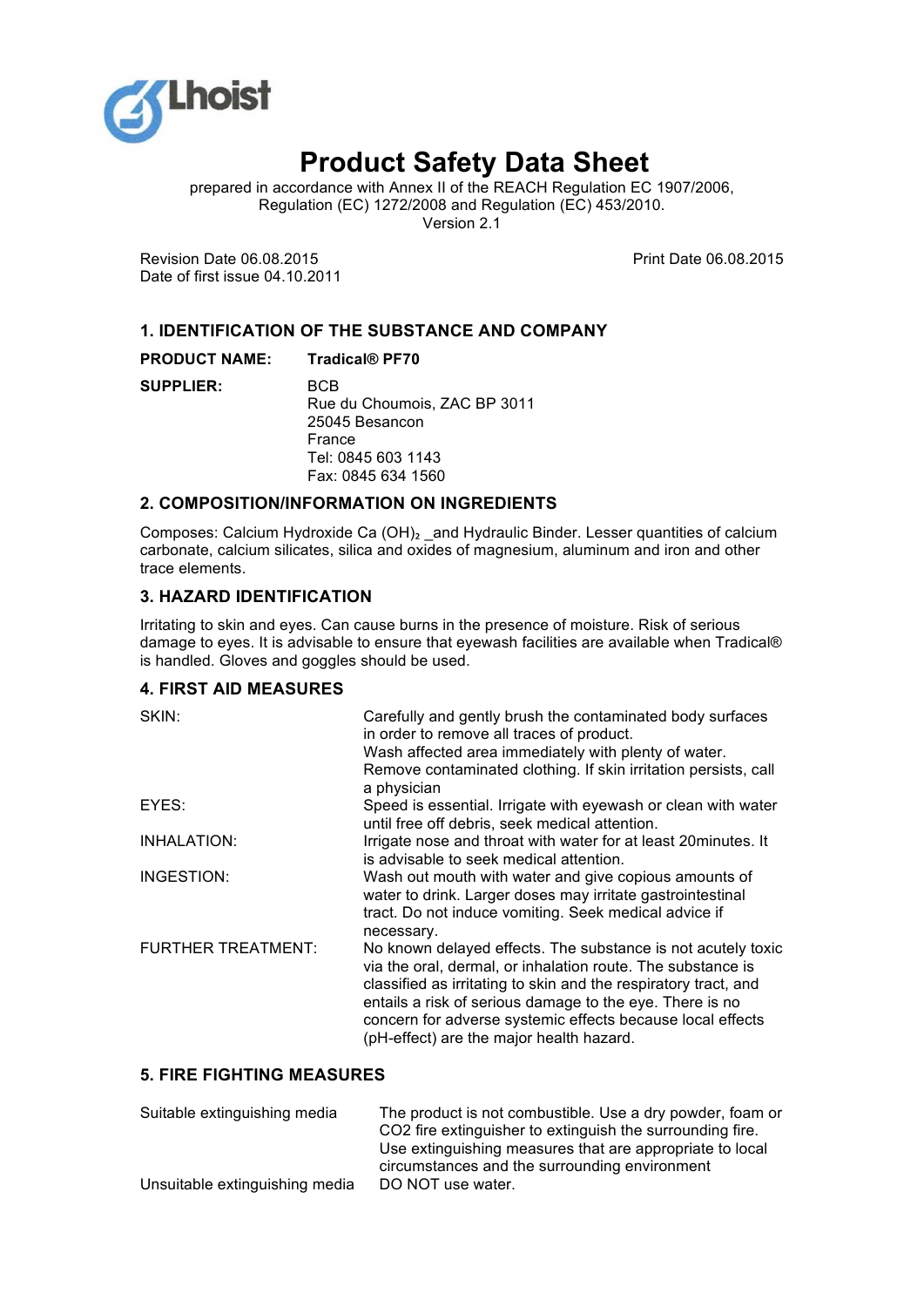

# **5.1 SPECIAL HAZARDS ARISING FROM THE SUBSTANCE OR MIXTURE**

When heated above 600°C, calcium carbonate decomposes to produce calcium oxide (CaO) and carbon dioxide (CO2).

When heated above 580°C, calcium dihydroxide decomposes to produce calcium oxide (CaO) and water (H2O): Ca (OH) $2 \rightarrow$  CaO + H2O.

# **5.3. ADVICE FOR FIREFIGHTERS**

Avoid dust formation. Use breathing apparatus. Use extinguishing measures that are appropriate to local circumstances and the surrounding environment.

# **6. ACCIDENTAL RELEASE MEASURES**

Steps to be taken in the event of spillage or release. Contain the spillage. Either keep the material dry and use vacuum suction unit or shovel into bags or damp down and shovel into bags. Cover area if possible to avoid unnecessary dust hazard. Avoid contamination of watercourses and drains, any spillages off site must be alerted to the Environmental Agency or other regulatory body.

## **7. HANDLING AND STORAGE**

#### **7.1 Handling**

Keep dust levels to a minimum. Avoid contact with skin and eyes. Avoid inhalation of high concentrations of dust. Use barrier cream if necessary.

#### **7.2 Storage**

Store in a cool dry environment free from draughts. Minimise contact with air and moisture.

#### **7.3 Ventilation requirements**

Ventilation equipment may be needed to ensure dust levels are below OES.

## **8. EXPOSURE CONTROL AND PERSONAL PROTECTION**

**8.1** Handling systems should preferably be enclosed or suitable ventilation installed to maintain atmospheric dust below OEL (occupational exposure limit). All ventilation systems should be filtered before discharge.

**8.2** If the atmospheric dust exceeds OEL wear suitable personal protective equipment. Use approved dust respirators to EN 149 category FFP2 or air stream helmet for heavy exposure.

**8.3** Wear suitable gloves, overalls and eye/face protection. Rubber, leather or fabric/composite gloves provide suitable hand protection. Long sleeved overalls are recommended, close fitting at openings. Wide vision full goggles with anti-mist for eye protection. Wear boots that resist dust penetration.

General occupational hygiene measures are required to ensure safe handling of the substance. These measures involve good personal and housekeeping practices (i.e. regular cleaning with suitable cleaning devices), no drinking, eating and smoking at the workplace. Shower and change clothes at end of work shift. Do not wear contaminated clothing at home.

## **9. PHYSICAL AND CHEMICAL PROPERTIES**

Solid of varying sizes. Lump, granular or fine powder. Colour – Creamy, grey or coloured in dry form. Odour – Faint earthy odour. pH – 1.5 - 13 (as aqueous solution approx. 2g/litre). Solubility in water (NHL content only) – 1760mg/litre saturated solution at 100ºC (reacts with water to for calcium hydroxide).